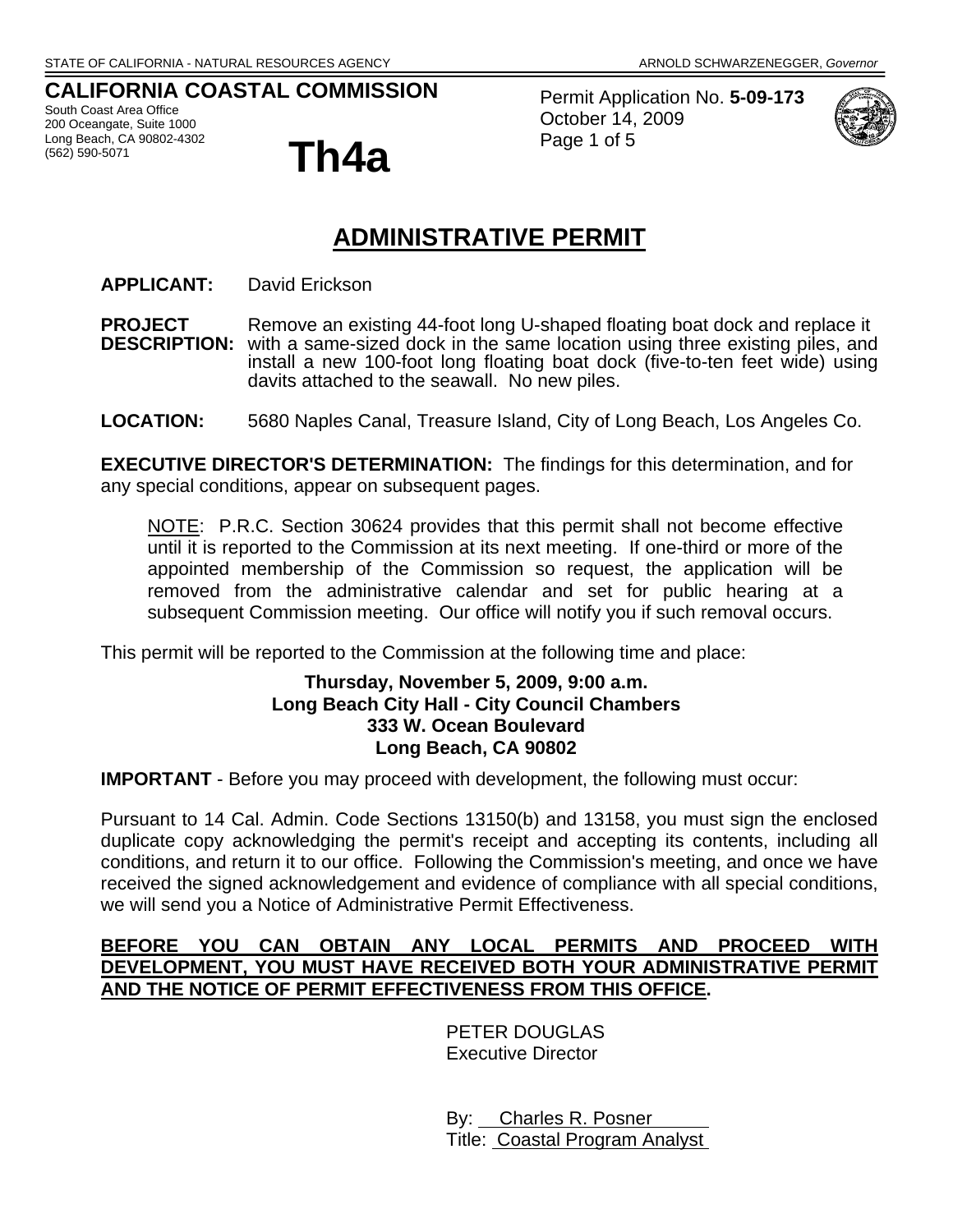### 5-09-173 Page 2 of 5

### **STANDARD CONDITIONS:**

- 1. Notice of Receipt and Acknowledgment. The permit is not valid and development shall not commence until a copy of the permit, signed by the permittee or authorized agent, acknowledging receipt of the permit and acceptance of the terms and conditions, is returned to the Commission office.
- 2. Expiration. If development has not commenced, the permit will expire two years from the date this permit is reported to the Commission. Development shall be pursued in a diligent manner and completed in a reasonable period of time. Application for extension of the permit must be made prior to the expiration date.
- 3. Interpretation. Any questions of intent or interpretation of any term or condition will be resolved by the Executive Director or the Commission.
- 4. Assignment. The permit may be assigned to any qualified person, provided assignee files with the Commission an affidavit accepting all terms and conditions of the permit.
- 5. Terms and Conditions Run with the Land. These terms and conditions shall be perpetual, and it is the intention of the Commission and the permittee to bind all future owners and possessors of the subject property to the terms and conditions.

### **SPECIAL CONDITIONS:** See Page Four.

## **EXECUTIVE DIRECTOR'S DETERMINATION (continued):**

The Executive Director hereby determines that the proposed development is a category of development which, pursuant to PRC Section 30624, qualifies for approval by the Executive Director through the issuance of an Administrative Permit. Subject to Standard and Special Conditions as attached, said development is in conformity with the provisions of Chapter 3 of the Coastal Act of 1976 and will not have any significant impacts on the environment within the meaning of the California Environmental Quality Act. If located between the nearest public road and the sea, this development is in conformity with the public access and public recreation policies of Chapter 3.

## **FINDINGS FOR EXECUTIVE DIRECTOR'S DETERMINATION:**

### **A. Project Description**

The proposed project involves the replacement of a private residential boat dock on Treasure Island in southeast Long Beach (Exhibit #2). The existing U-shaped dock being replaced is 44 feet long (Exhibit #4). The proposed new dock, which is the same size and shape as the dock being replaced, will be secured in place with three existing piles (Exhibit #5). The project site is a corner lot on the eastern side of Treasure Island, so it faces the water on two sides (Exhibit #3). The new U-shaped dock is adjacent to the east-facing seawall. A second dock, onehundred feet long and five-to-ten feet wide, is proposed to be attached to the north-facing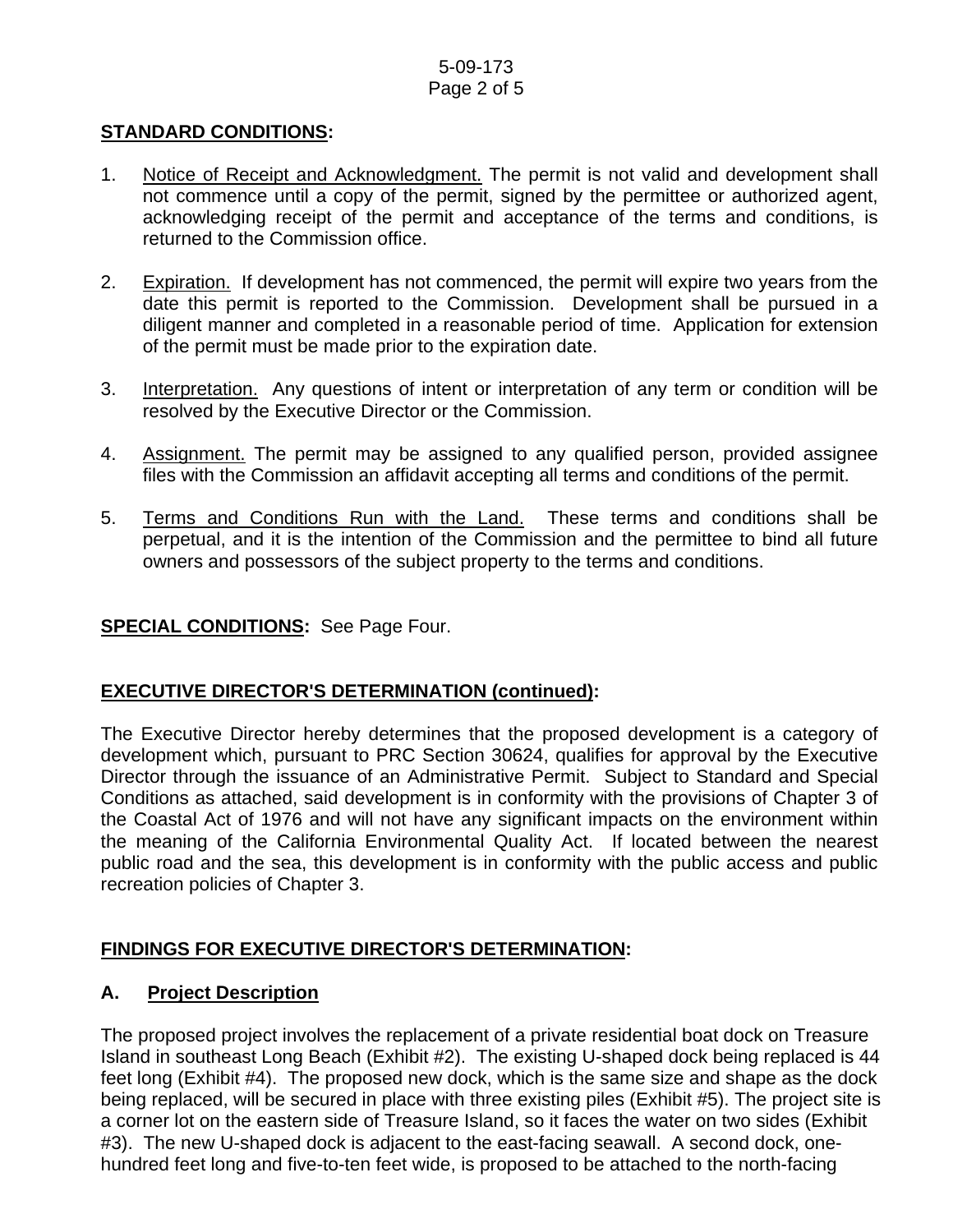seawall (in Naples Canal) using four new pipe davits that will hang from the vertical seawall (Exhibit #5). A new 3'x 20' gangway is being installed to provide access to the two new private docks. No new piles are proposed or permitted.

The proposed project is in Naples Canal and Alamitos Bay, situated between the island's vertical seawalls and the City Pierhead Lines (Exhibit #5). The proposed docks are associated with the adjacent single-family home and are for boating recreation purposes. The proposed project will not interfere with the public accessway that exists immediately inland of the seawalls in this location. Eelgrass beds will not be disturbed by the proposed project as no disturbance of the canal bottom is proposed or permitted. Also, the National Marine Fisheries Service has found that eelgrass is not usually found within docking areas situated directly adjacent to the Naples/Treasure Island seawalls with no inter-tidal beach zones (like this site). The proposed project has received an "Approval in Concept" stamp from the City of Long Beach Planning Department and the City of Long Beach Marine Bureau.

## **B. Recreational Marine Resources**

The proposed recreational boat dock development and its associated structures do not result in the fill of coastal waters and are an allowable and encouraged marine related use. The proposed dock work will not have any significant adverse effect on sensitive marine resources, such as eelgrass. Therefore, the Executive Director determines that the proposed development, which is to be used solely for recreational boating purposes, conforms with Section 30224 of the Coastal Act.

## **C. Water Quality**

The proposed dock work will be occurring on or within coastal waters. The storage or placement of construction material, debris, or waste in a location where it could be discharged into coastal waters would result in an adverse effect on the marine environment. To reduce the potential for construction related impacts on water quality, the Commission imposes special conditions requiring, but not limited to, the appropriate storage and handling of construction equipment and materials to minimize the potential of pollutants to enter coastal waters and for the use of on-going best management practices following construction. As conditioned, the Executive Director determines that the development conforms with Sections 30230 and 30231 of the Coastal Act.

### **D. Public Access**

As conditioned, the proposed development will not have any new adverse impact on public access to the coast or to nearby recreational facilities. Thus, as conditioned, the proposed development conforms with Sections 30210 through 30214, Sections 30220 through 30224, and 30252 of the Coastal Act.

## **E. Local Coastal Program**

A coastal development permit is required from the Commission for the proposed development because it is located within the Commission's area of original jurisdiction. The Commission's standard of review for the proposed development is the Chapter 3 policies of the Coastal Act. The City of Long Beach certified LCP is advisory in nature and may provide guidance. The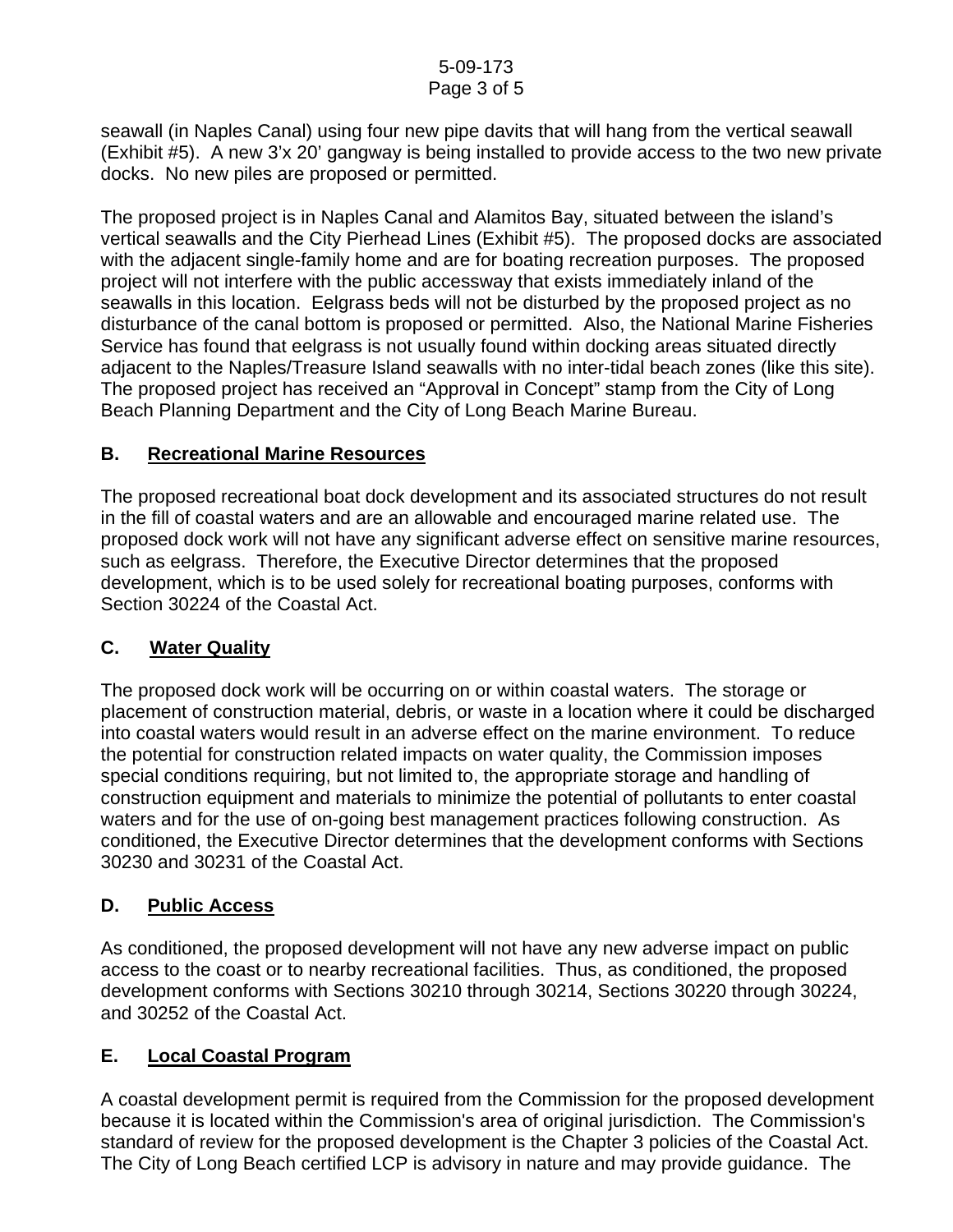Commission certified the City of Long Beach LCP on July 22, 1980. As conditioned, the proposed development is consistent with Chapter 3 of the Coastal Act and with the certified LCP for the area.

## **F. California Environmental Quality Act (CEQA)**

As conditioned, there are no feasible alternatives or feasible mitigation measures available which would substantially lessen any significant adverse effect which the activity may have on the environment. Therefore, the Executive Director determines that the proposed project, as conditioned to mitigate the identified impacts, is the least environmentally damaging feasible alternative and can be found consistent with the requirements of the Coastal Act to conform to CEQA.

## **SPECIAL CONDITIONS:**

### **1. Permit Compliance**

 The permitted use of the approved development is for boating related uses only. All development must occur in strict compliance with the proposal as set forth in the application for permit, subject to any special conditions. Any deviation from the approved plans must be submitted for review by the Executive Director to determine whether an amendment to this coastal development permit is required.

## **2. Construction Responsibilities and Debris Removal**

- a) No construction materials, equipment, debris, or waste will be placed or stored where it may be subject to wave, wind, or rain erosion and dispersion.
- b) Any and all construction material shall be removed from the site within ten days of completion of construction and disposed of at an appropriate location.
- c) Machinery or construction materials not essential for project improvements are prohibited at all times in the subtidal or intertidal zones.
- d) If turbid conditions are generated during construction, a silt curtain will be utilized to control turbidity.
- e) Eelgrass shall not be disturbed.
- f) Floating booms will be used to contain debris discharged into coastal waters and any debris discharged will be removed as soon as possible but no later than the end of each day.
- g) Divers will recover non-buoyant debris discharged into coastal waters as soon as possible after loss.
- h) At the end of the construction period, the permittee shall inspect the project area and ensure that no debris, trash or construction material has been left on the shore or in the water, and that the project has not created any hazard to navigation.

### **3. Best Management Practices (BMP) Program**

By acceptance of this permit, the applicant agrees that the long-term water-borne berthing of boat(s) in the approved dock and/or boat slip will be managed in a manner that protects water quality pursuant to the implementation of the following BMPs.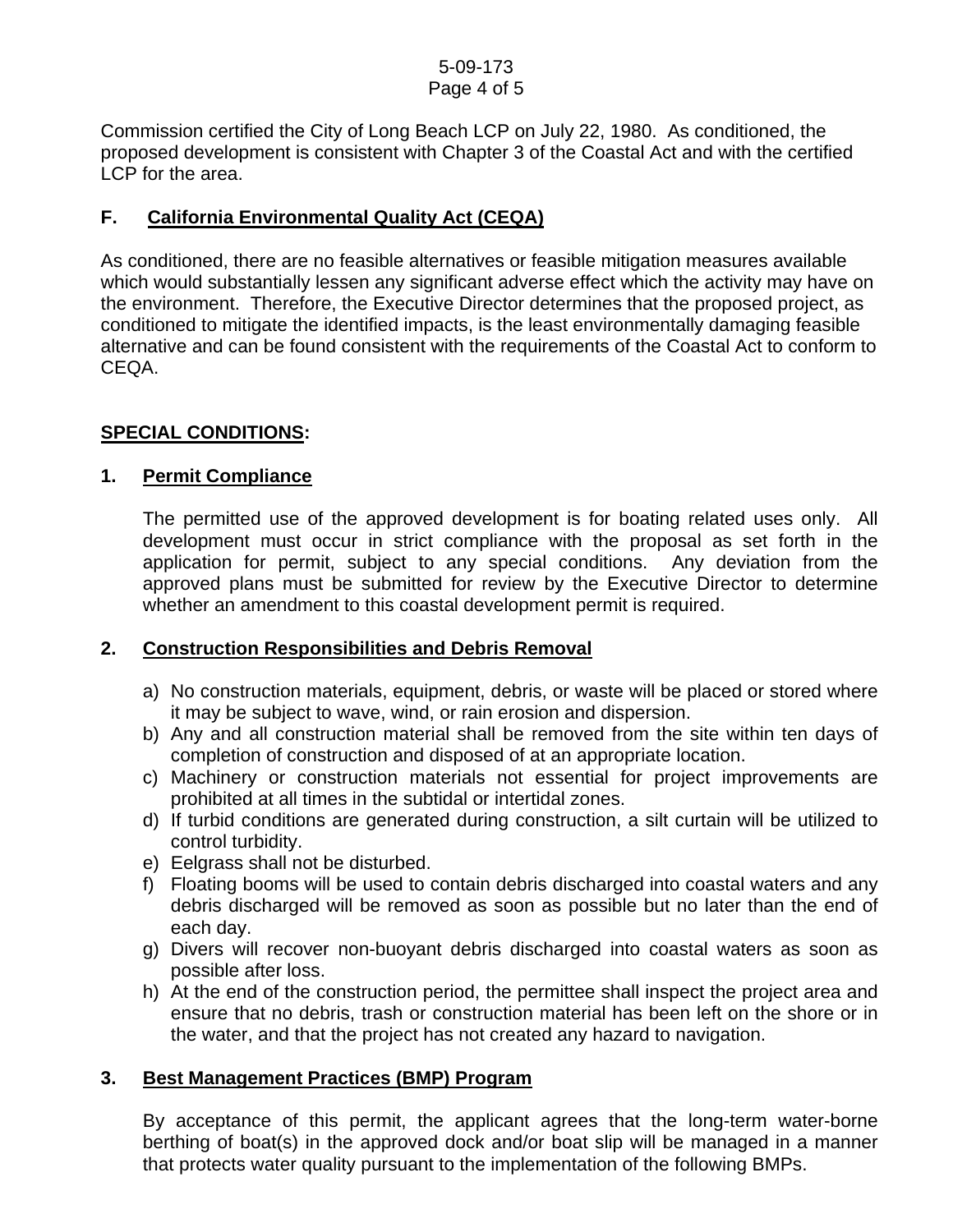- a) Boat Cleaning and Maintenance Measures:
	- 1. In-water top-side and bottom-side boat cleaning shall minimize the discharge of soaps, paints and debris.
	- 2. In-the-water hull scraping or any process that occurs under water that results in the removal of paint from boat hulls is prohibited. Only detergents and cleaning components that are designated by the manufacturer as phosphate-free and biodegradable shall be used, and only minimal amounts shall be used.
	- 3. The applicant shall minimize the use of detergents and boat cleaning and maintenance products containing ammonia, sodium hypochlorite, chlorinated solvents, petroleum distillates or lye.
- b) Solid and Liquid Waste Management Measures:

All trash, recyclables, and hazardous wastes or potential water contaminants, including old gasoline or gasoline with water, absorbent materials, oily rags, lead acid batteries, anti-freeze, waste diesel, kerosene and mineral spirits shall be disposed of in a proper manner and shall not at any time be disposed of in the water or gutter.

c) Petroleum Control Management Measures:

Oil absorbent materials should be examined at least once a year and replaced as necessary. The applicant shall recycle the materials, if possible, or dispose of them in accordance with hazardous waste disposal regulations. The boaters are encouraged to regularly inspect and maintain engines, seals, gaskets, lines and hoses in order to prevent oil and fuel spills. Boaters are also encouraged to use preventive engine maintenance, oil absorbents, bilge pump-out services, or steam cleaning services as much as possible to clean oily bilge areas. Clean and maintain bilges. Do not use detergents while cleaning. The use of soaps that can be discharged by bilge pumps is discouraged.

### **4. Public Access along the Waterway**

The proposed project shall not interfere with public access and use of the public walkway that runs along Naples Canal and Alamitos Bay.

## **ACKNOWLEDGMENT OF PERMIT RECEIPT/ACCEPTANCE OF CONTENTS:**

\_\_\_\_\_\_\_\_\_\_\_\_\_\_\_\_\_\_\_\_\_\_\_\_\_\_\_\_ \_\_\_\_\_\_\_\_\_\_\_\_\_\_\_\_\_\_\_\_\_\_

I/We acknowledge that I/we have received a copy of this permit and have accepted its contents including all conditions.

Applicant's Signature **Date of Signing**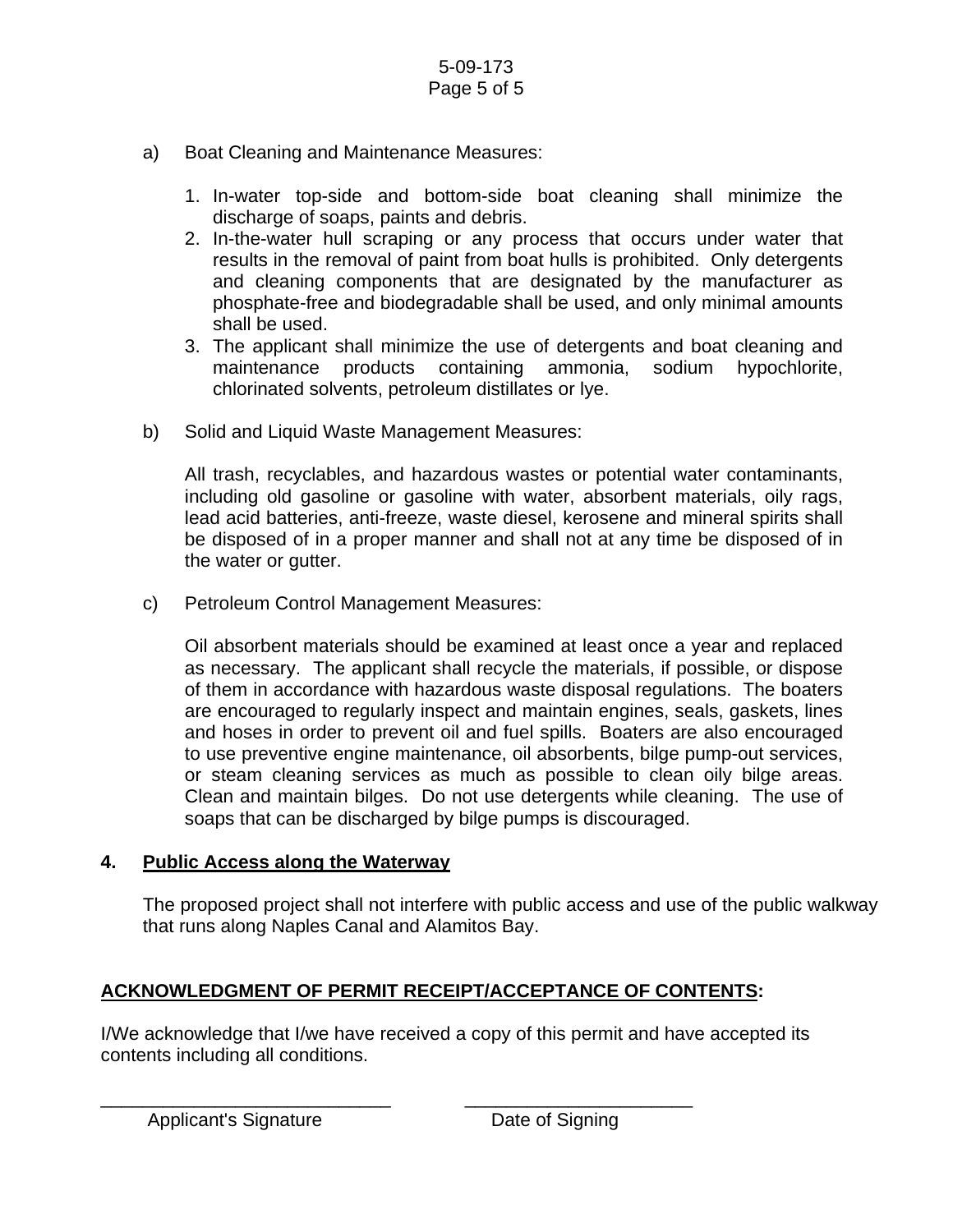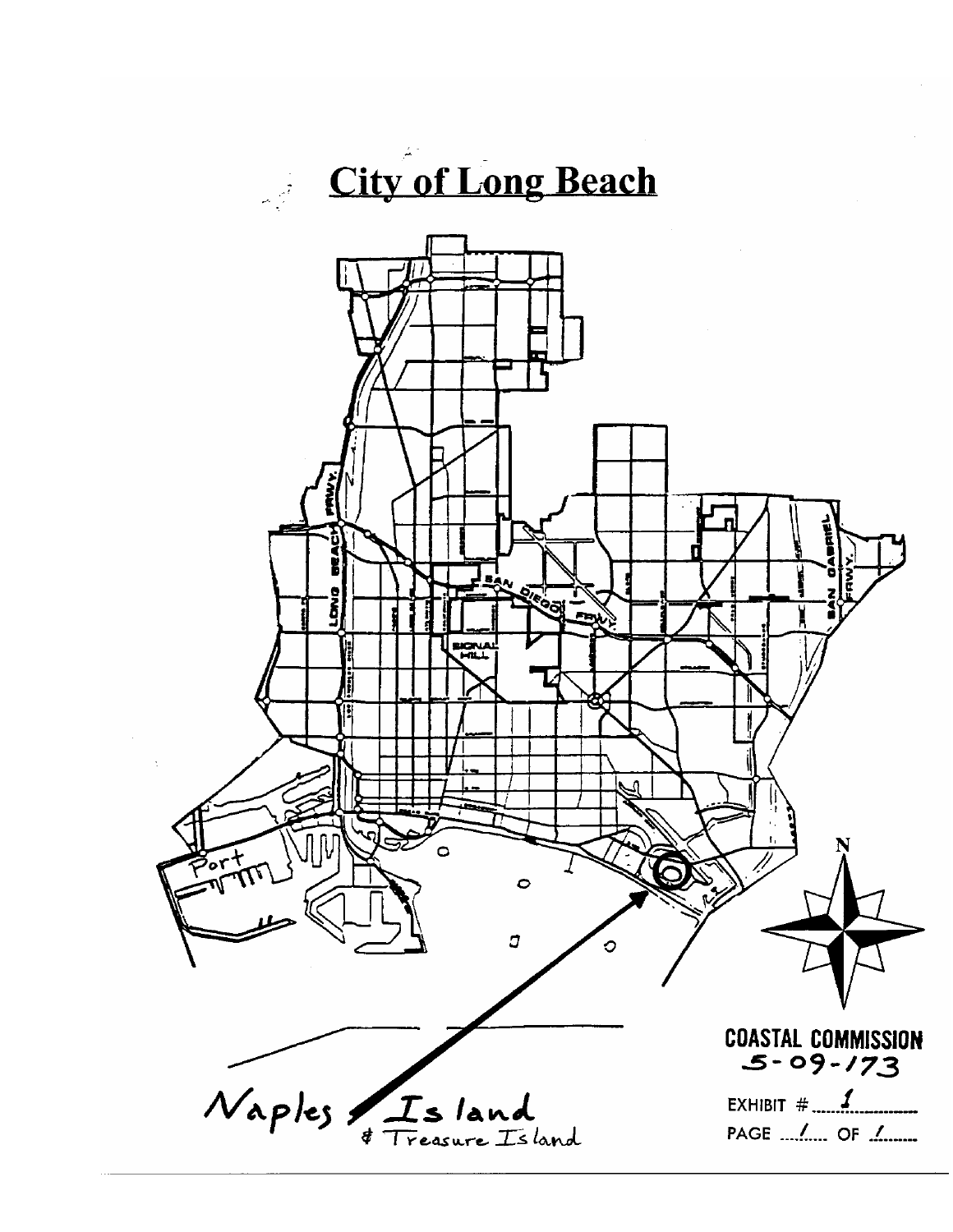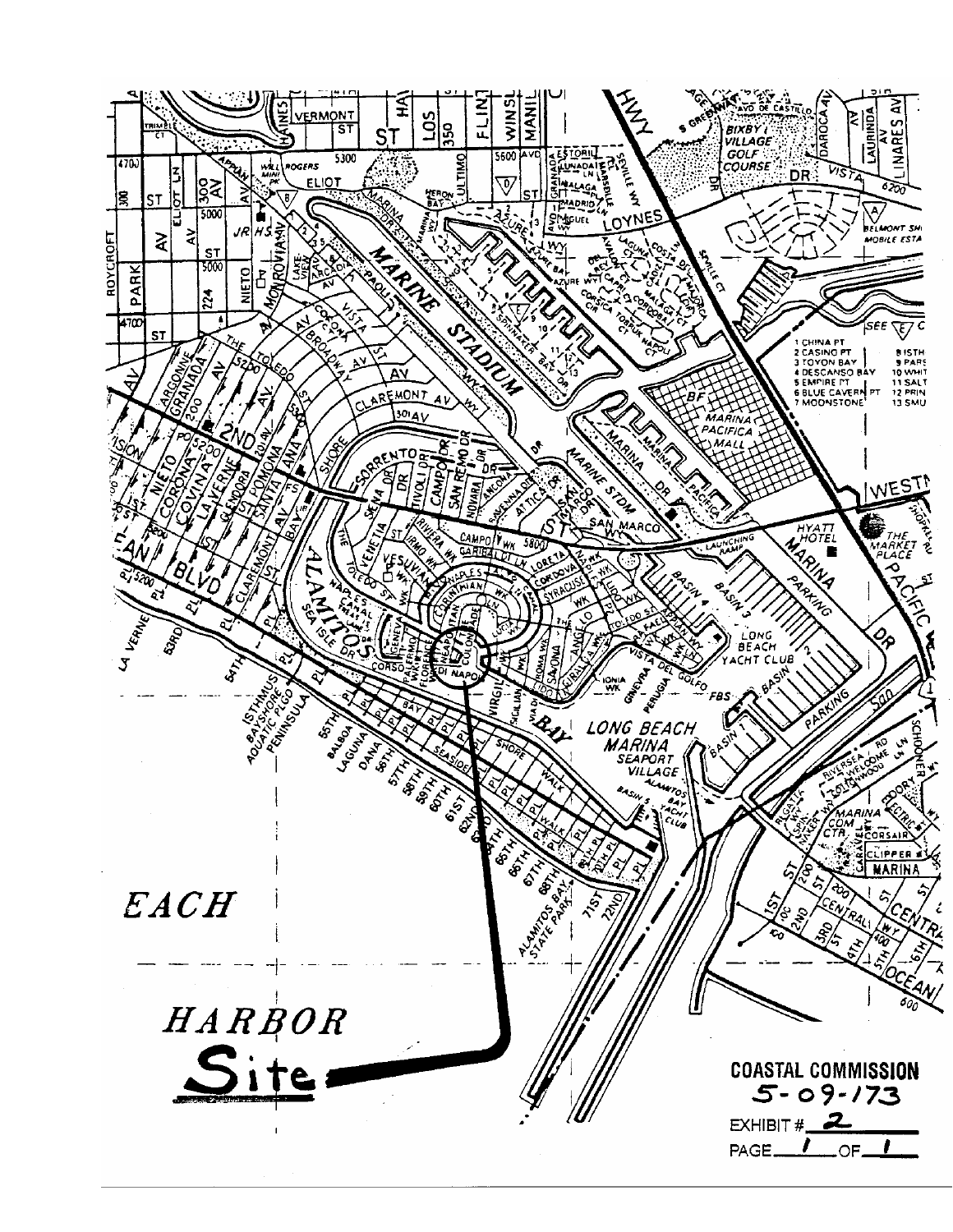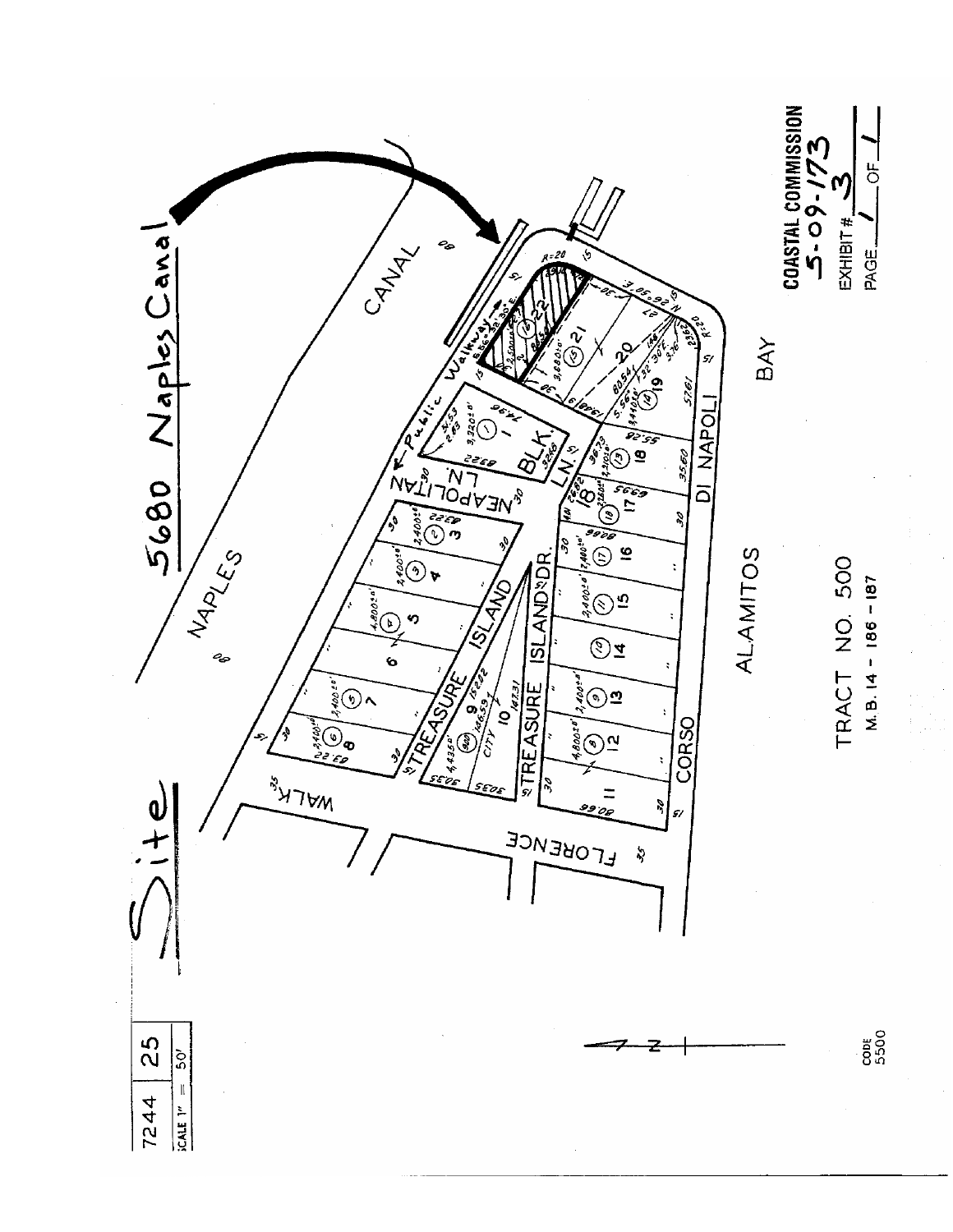